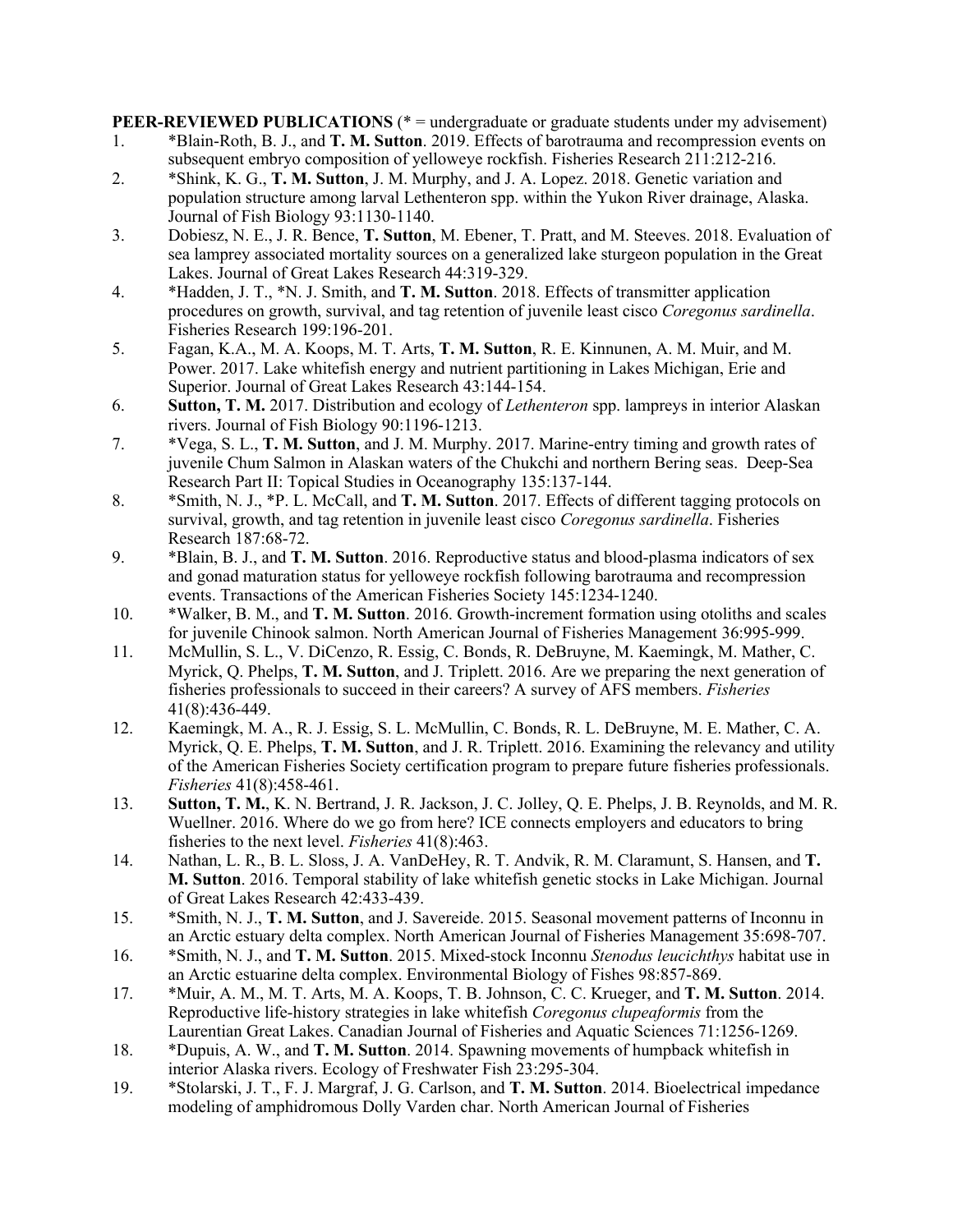Management 34:471-481.

- 20. **Sutton, T. M.**, \*R. A. Zeiber, and B. E. Fisher. 2013. Temporal and size-related trends in food habits of western mosquitofish and native Indiana topminnows. Proceedings of the Indiana Academy of Sciences 122:8-17.
- 21. \*Unger, S. D., **T. M. Sutton**, and R. N. Williams. 2013. Projected population persistence of eastern hellbenders (*Cryptobranchus alleganiensis alleganiensis*) using a stage-structured lifehistory model and population viability analysis. Journal for Nature Conservation 21:423-432.
- 22. \*Unger, S. D., **T. M. Sutton**, R. N. Williams, and, O. E. Rhodes, Jr. 2013. Population genetics of a cryptic, lotic species, the eastern hellbender (*Cryptobranchus alleganiensis alleganiensis*) across multiple spatial scales. PLOS One 8 (10):e74180.
- 23. \*Stolarski, J. T., and **T. M. Sutton**. 2013. Precision analysis of three aging structures for amphidromous Dolly Varden char from Alaskan Arctic rivers. North American Journal of Fisheries Management 33:732-740.
- 24. **Sutton, T. M.**, \*R. A. Zeiber, and B. E. Fisher. 2013. Agonistic behavioral interactions between introduced western mosquitofish and topminnows. Journal of Freshwater Ecology 28:1-16.
- 25. Kolb, T., E. A. Blukacz, \*A. M. Muir, R. M. Claramunt, M. A. Koops, W. W. Taylor, **T. M. Sutton**, and M. T. Arts. 2013. How to properly manage data to enhance their potential for synthesis, preservation, sharing and reuse  $-A$  Great Lakes case study. Fisheries  $38(2)$ :52-64.
- 26. **Sutton, T. M.**, \*R. A. Zeiber, and B. E. Fisher. 2012. Behavioral interactions between blackstripe topminnow and other native Indiana topminnows. Proceedings of the Indiana Academy of Sciences 121:62-70.
- 27. Sepulveda, M. S., **T. M. Sutton**, \*H. K. Patrick, and J. J. Amberg. 2012. Blood-chemistry reference values for shovelnose and lake sturgeon, with a review for Acipenseridae. Journal of Aquatic Animal Health 24:135-140.
- 28. Sepulveda, M. S., **T. M. Sutton**, and \*H. K. Patrick. 2012. A single sea lamprey attack causes acute anemia and mortality of lake sturgeon. Journal of Aquatic Animal Health 24:91-99.
- 29. **Sutton, T. M.**, and \*L. E. Edenfield. 2012. Stock structure of humpback whitefish and least cisco in the Chatanika River, Alaska. Arctic 65:67-75.
- 30. Seitz, A. C., K. M. Straub, and **T. M. Sutton**. 2012. Recruiting the next generation of fisheries professionals. *Fisheries* 37(2):80-83.
- 31. \*Woll, C. L., A. Prakash, and **T. M. Sutton**. 2011. Determining effective methods for classifying juvenile salmon habitat using decision-based fusion of multispectral aerial photography. Applied Remote Sensing Journal 2:37-46.
- 32. \*Dupuis, A. W., and **T. M. Sutton**. 2011. Reproductive biology of female humpback whitefish in the Chatanika River, Alaska. Journal of Applied Ichthyology 27:1365-1370.
- 33. \*Burgmeier, N. G., \*S. D. Unger, J. L. Meyer, **T. M. Sutton**, and R. N. Williams. 2011. Health and habitat quality assessment for the eastern hellbender (*Cryptobranchus alleganiensis alleganiensis*) in Indiana. Journal of Wildlife Diseases 47:836-848.
- 34. \*Burgmeier, N. G., \*S. D. Unger, **T. M. Sutton**, and R. N. Williams. 2011. Population status of the eastern hellbender (*Cryptobranchus alleganiensis alleganiensis*) in Indiana. Journal of Herpetology 45:195-201.
- 35. Mezek, T., E. Sverko, M. D. Rudy, D. Zaruk, C. E. Hebert, A. T. Fisk, D. J. McGoldrick, T. J. Newton, **T. M. Sutton**, M. A. Koops, \*A. M. Muir, T. B. Johnson, M. P. Ebener, and M. T. Arts. 2011. Polymethylene-interrupted fatty acids: biomarkers for native and exotic mussels in the Laurentian Great Lakes. Journal of Great Lakes Research 37:289-297.
- 36. \*Burgmeier, N. G**., T. M. Sutton**, and R. N. Williams. 2011. Spatial ecology of the hellbender (*Cryptobranchus a. alleganiensis*). Herpetologica 67:135-145.
- 37. \*Unger, S. D., J. A. Fike, **T. M. Sutton**, O. E. Rhodes, Jr., and R. N. Williams. 2010. Isolation and development of 12 polymorphic tetranucleotide microsatellite markers for the eastern hellbender (*Cryptobranchus alleganiensis alleganiensis*). Conservation Genetics Resources 2:89- 91.
- 38. \*Caroffino, D. C., **T. M. Sutton**, R. F. Elliott, and M. C. Donofrio. 2010. Predation on early life stages of lake sturgeon in the Peshtigo River, Wisconsin. Transactions of the American Fisheries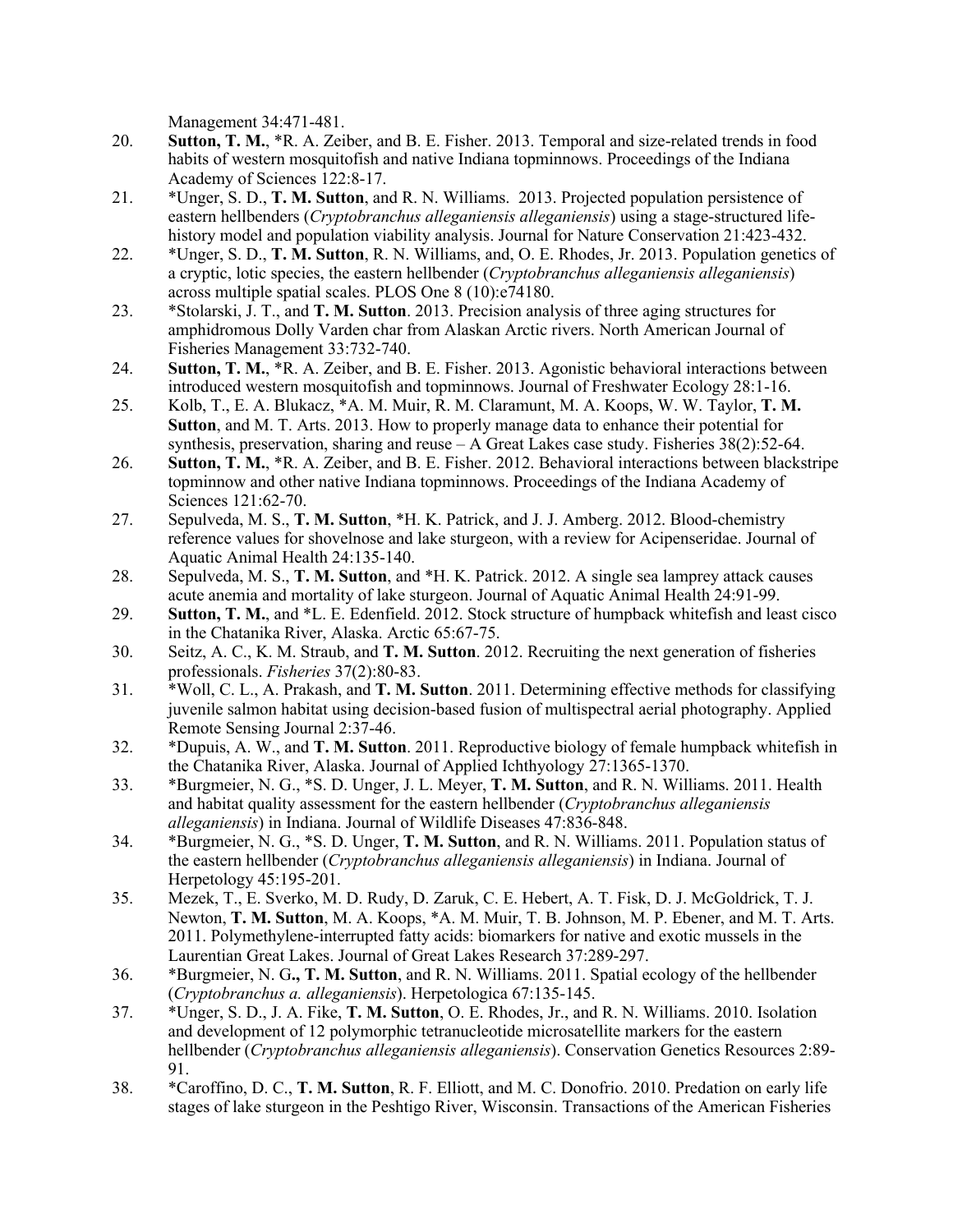Society 139:1846-1856.

- 39. Seitz, A. C., and **T. M. Sutton**. 2010. Distance learning in today's classroom: the good, the bad, and the ugly. *Fisheries* 35(10):501-505.
- 40. \*Burgmeier, N. G., \*S. D. Unger, **T. M. Sutton**, and R. N. Williams. 2010. The bender board: a new design for the restraint and measurement of hellbenders and other large salamanders. Herpetological Review 41:319-320.
- 41. Brendan, T. O., M. P. Ebener, and **T. M. Sutton**. 2010. Assessing the health of lake whitefish populations in the Laurentian Great Lakes: forward. Journal of Great Lakes Research 36(Supplement 1):1-5.
- 42. VanDeHey, J. A., B. L. Sloss, P. J. Peeters, and **T. M. Sutton**. 2010. Determining the efficacy of microsatellite DNA-based mixed stock analysis of Lake Michigan's lake whitefish commercial fishery. Journal of Great Lakes Research 36(Supplement 1):52-58.
- 43. Claramunt, R. M., J. Johnson, \*A. M. Muir, and **T. M. Sutton**. 2010. Spatio-temporal trends in the food habits of age-0 juvenile lake whitefish. Journal of Great Lakes Research 36(Supplement 1):66- 72.
- 44. Blukacz, E. A., M. A. Koops, **T. M. Sutton**, M. T. Arts, J. D. Fitzsimons, \*A. M. Muir, R. M. Claramunt, T. B. Johnson, R.E. Kinnunen, M. P. Ebener, C. Suski, C., and G. Burness. 2010. Linking lake whitefish (*Coregonus clupeaformis*) condition with male gamete quality and quantity. Journal of Great Lakes Research 36(Supplement 1):80-85.
- 45. Claramunt, R. M., \*A. M. Muir, **T. M. Sutton**, P. J. Peeters, M. P. Ebener, J. D. Fitzsimons, and M. A. Koops. 2010. Measures of larval whitefish size and abundance as early predictors of yearclass strength in Lake Michigan. Journal of Great Lakes Research 36(Supplement 1):86-93.
- 46. \*Muir, A. M., **T. M. Sutton**, M. T. Arts, R. M. Claramunt, M. P. Ebener, J. D. Fitzsimons, T. B. Johnson, R. E. Kinnunen, M. A. Koops, and M. S. Sepulveda. 2010. Does condition of whitefish spawners affect physiological condition of juveniles? Journal of Great Lakes Research 36(Supplement 1):94-101.
- 47. Brendan, T. O., M. P. Ebener, **T. M. Sutton**, M. L. Jones, M. T. Arts, T. B. Johnson, M. A. Koops, G. M. Wright, and M. Faisal. 2010. Research priorities for assessing the health of lake whitefish stocks in the Laurentian Great Lakes. Journal of Great Lakes Research 36(Supplement 1):137-141.
- 48. Kuo, Y.-M., M. S. Sepúlveda, **T. M. Sutton**, H. G. Ochoa-Acuña, \*A. M. Muir, B. Miller, and I. Hua. 2010. Bioaccumulation and biotransformation of decabromodiphenyl ether and effects on daily growth in juvenile lake whitefish (*Coregonus clupeaformis*). Ecotoxicology 19:751-760.
- 49. Kuo, Y.-M., M. S. Sepúlveda, I. Hua, H. G. Ochoa-Acuña, and **T. M. Sutton**. 2010. Bioaccumulation and biomagnification of polybrominated diphenyl ethers in a food web of Lake Michigan. Ecotoxicology 19:623-634.
- 50. \*Caroffino, D. C., **T. M. Sutton**, R. F. Elliott, and M. C. Donofrio. 2010. Early life stage mortality rates of lake sturgeon in the Peshtigo River, Wisconsin. North American Journal of Fisheries Management 30:295-304.
- 51. **Sutton, T. M.**, \*R. A. Zeiber, and B. E. Fisher. 2009. Mesocosm evaluation of western mosquitofish impacts on northern starhead topminnows. Proceedings of the Indiana Academy of Sciences 118:88-95.
- 52. \*Caroffino, D. C., **T. M. Sutton**, and M. S. Lindberg. 2009. Abundance and movement patterns of age-0 juvenile lake sturgeon in the Peshtigo River, Wisconsin. Environmental Biology of Fishes 86:411-422.
- 53. **Sutton, T. M.**, \*A. C. Grier, and L. D. Frankland. 2009. Stock structure and dynamics of longnose gar and shortnose gar in the Wabash River, Indiana-Illinois. Journal of Freshwater Ecology 24:657- 666.
- 54. \*Patrick, H. K., **T. M. Sutton**, and W. D. Swink. 2009. Host-size selection and lethality of sea lamprey on lake sturgeon. Transactions of the American Fisheries Society 138:1065-1075.
- 55. \*Caroffino, D. C., **T. M. Sutton**, and \*D. J. Daugherty. 2009. Design and use of a sampling net to assess vertical distribution of drifting lake sturgeon larvae. Journal of Applied Ichthyology 25(Supplement 2):14-17.
- 56. \*Daugherty, D. J., **T. M. Sutton**, and R. E. Elliott. 2009. Suitability modeling of lake sturgeon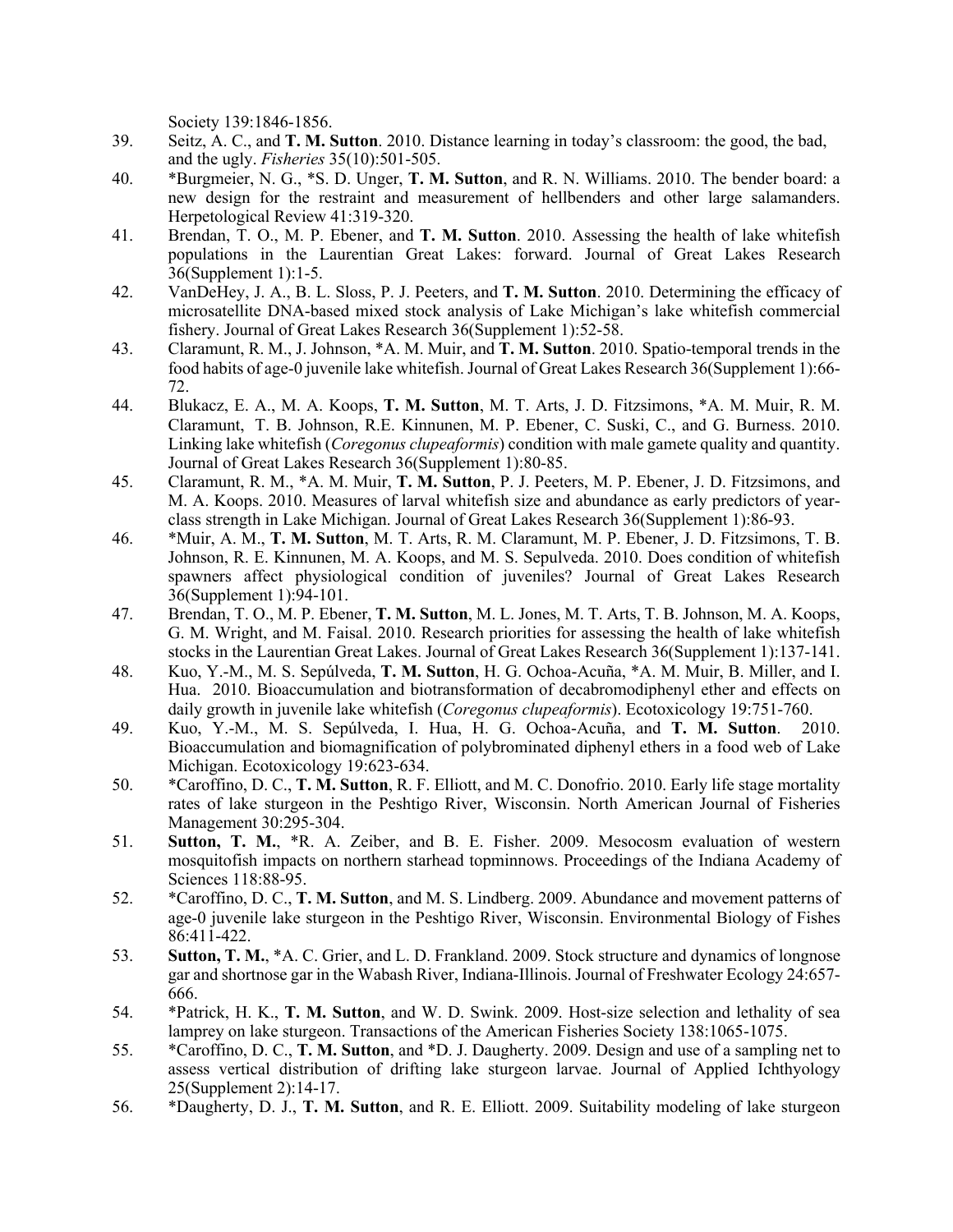habitat in five northern Lake Michigan tributaries: implications for population restoration. Restoration Ecology 17:245-257.

- 57. VanDeHey, J. A., B. L. Sloss, P. J. Peeters, and **T. M. Sutton**. 2009. Genetic stock structure of Lake Michigan's lake whitefish. Canadian Journal of Fisheries and Ocean Sciences 66:382-393.
- 58. \*Hrodey, P. J., **T. M. Sutton**, \*E. A. Frimpong, and T. P. Simon. 2009. Land-use impacts on watershed health and integrity in Indiana warmwater streams. American Midland Naturalist 161:76-95.
- 59. \*Bacula, T. D., \*D. J. Daugherty, \*A. J. Kennedy, and **T. M. Sutton**. 2008. Population attributes and stock dynamics of blue sucker in the Wabash River, Indiana. Fisheries Management and Ecology 16:21-27.
- 60. \*Muir, A. M., **T. M. Sutton**, P. J. Peters, R. M. Claramunt, and R. E. Kinnunen. 2008. An evaluation of age estimation structures for lake whitefish in Lake Michigan: selecting an aging method based on precision and a decision analysis. North American Journal of Fisheries Management 28:1928-1940.
- 61. \*Daugherty, D. J., **T. M. Sutton**, and R. E. Elliott. 2008. Potential for reintroduction of lake sturgeon in five northern Lake Michigan tributaries: a habitat suitability perspective. Aquatic Conservation 18:692-702.
- 62. \*Zeiber, R. A., **T. M. Sutton**, and B. E. Fisher. 2008. Western mosquitofish predation on native amphibian eggs and larvae. Journal of Freshwater Ecology 23:663-671.
- 63. \*Hrodey, P. J., \*B. J. Kalb, and **T. M. Sutton**. 2008. Macroinvertebrate community response to large-woody debris additions in a small warmwater stream. Hydrobiologia 605:193-207.
- 64. \*Daugherty, D. J., \*T. D. Bacula, and **T. M. Sutton**. 2008. Reproductive biology of blue sucker in the Wabash River, Indiana. Journal of Applied Ichthyology 24:297-302.
- 65. Bharadwaj, A. S., \*K. L. Pangle, **T. M. Sutton**, and P. B. Brown. 2008. Nitrogen excretion of fed and fasted age-0 juvenile lake sturgeon. North American Journal of Aquaculture 70:132-137.
- 66. \*Hrodey, P. J., and **T. M. Sutton**. 2008. Fish community response to half-log additions in agriculturally dominated, warmwater streams. North American Journal of Fisheries Management 28:70-80.
- 67. **Sutton, T. M.**, D. L. Parrish, and J. R. Jackson. 2007. Time for a change: revision of the process for judging student presentations at the annual meeting. *Fisheries* 32(1):42-43.
- 68. \*Patrick, H. K., **T. M. Sutton**, and W. D. Swink. 2007. Application of dichotomous key to the classification of sea lamprey marks on lake sturgeon. Great Lakes Fishery Commission Miscellaneous Publication 2007-02, Ann Arbor, Michigan.
- 69. \*Kennedy, A. J., **T. M. Sutton**, and B. E. Fisher. 2007. Effects of harvest and length limits on shovelnose sturgeon in the upper Wabash River, Indiana. Journal of Applied Ichthyology 23:465- 475.
- 70. \*Kennedy, A. J., \*D. J. Daugherty, **T. M. Sutton**, and B. E. Fisher. 2007. Population attributes of shovelnose sturgeon in the upper Wabash River, Indiana. North American Journal of Fisheries Management 27:52-62.
- 71. \*Frimpong, E. F., J. G. Lee, and **T. M. Sutton**. 2006. Cost effectiveness of vegetative filter strips and instream half-logs for ecological restoration. Journal of American Water Resources Association 42:1349-1361.
- 72. \*Kennedy, A. J., **T. M. Sutton**, and B. E. Fisher. 2006. Reproductive biology of female shovelnose sturgeon in the upper Wabash River, Indiana. Journal of Applied Ichthyology 22:177-182.
- 73. \*Benson, A. C., **T. M. Sutton**, R. F. Elliott, and T. G. Meronek. 2006. Biological attributes of age-0 lake sturgeon in the lower Peshtigo River, Wisconsin. Journal of Applied Ichthyology 22:103- 108.
- 74. \*Daugherty, D. J., and **T. M. Sutton**. 2005. Use of a chase boat for electrofishing flathead catfish in the lower St. Joseph River, Michigan. North American Journal of Fisheries Management 25:1528-1532.
- 75. \*Benson, A. C., **T. M. Sutton**, R. F. Elliott, and T. G. Meronek. 2005. Evaluation of sampling techniques for age-0 juvenile lake sturgeon in the lower Peshtigo River, Wisconsin, and nearshore waters of Green Bay. North American Journal of Fisheries Management 25:1378-1385.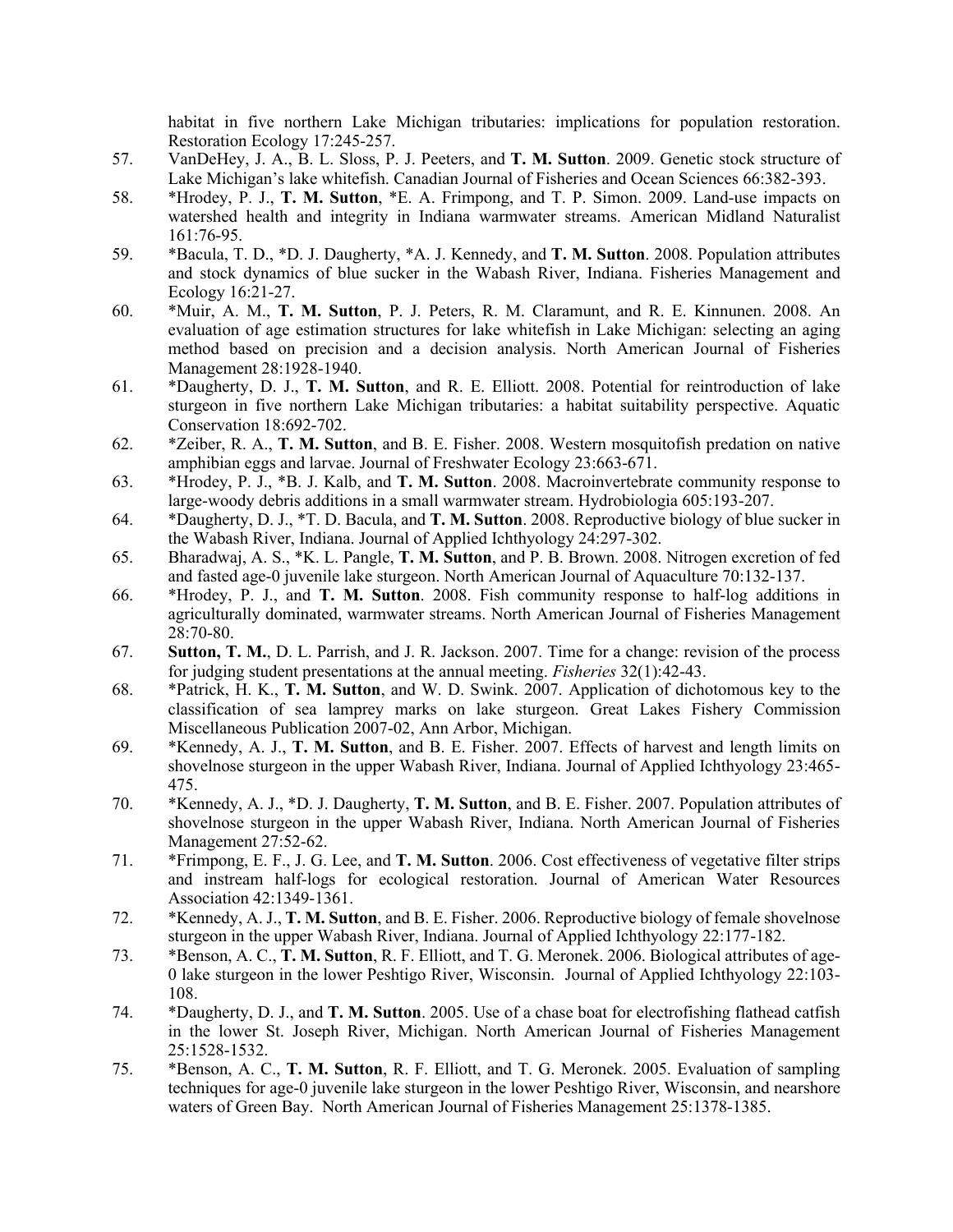- 76. \*Benson, A. C., **T. M. Sutton**, R. F. Elliott, and T. G. Meronek. 2005. Seasonal movement patterns and habitat preferences of age-0 juvenile lake sturgeon in the lower Peshtigo River, Wisconsin. Transactions of the American Fisheries Society 134:1400-1409.
- 77. \*Frimpong, E. A., **T. M. Sutton**, B. A. Engel, and T. P. Simon. 2005. Spatial-scale effects on relative importance of physical habitat predictors of stream health. Environmental Management 36:899-917.
- 78. \*Pangle, K. L., **T. M. Sutton**, R. E. Kinnunen, and M. H. Hoff. 2005. Effects of body size, condition, and lipid content on the survival of juvenile lake herring during rapid cooling events. Journal of Great Lakes Research 31:360-366.
- 79. Kreutzweiser, D. P., K. P. Good, and **T. M. Sutton**. 2005. Large woody debris characteristics and contributions to pool formation in Boreal Shield forest streams. Canadian Journal of Forest Research 35:1213-1223.
- 80. \*Daugherty, D. J., and **T. M. Sutton**. 2005. Population abundance and stock characteristics of flathead catfish in the lower St. Joseph River, Michigan. North American Journal of Fisheries Management 25:1191-1201.
- 81. \*Daugherty, D. J., and **T. M. Sutton**. 2005. Seasonal movement patterns, habitat use, and home range of flathead catfish in the lower St. Joseph River, Michigan. North American Journal of Fisheries Management 25:256-269.
- 82. \*Kennedy, A. J., R. W. Greil, R. C. Back, and **T. M. Sutton**. 2005. Population characteristics and spawning migration dynamics of pink salmon in U.S. waters of the St. Marys River. Journal of Great Lakes Research 31:11-21.
- 83. \*Pangle, K. L., and **T. M. Sutton**. 2005. Temporal changes in the relationship between body condition and proximate composition of juvenile *Coregonus artedi*. Journal of Fish Biology 66:1060-1072.
- 84. \*Frimpong, E. A., **T. M. Sutton**, K. J. Lim, \*P. J. Hrodey, B. Engel, T. P. Simon, J. G. Lee, and D. C. Le Master. 2005. Determination of optimal riparian forest buffer dimensions for stream biota landscape association models using multimetric and multivariate response. Canadian Journal of Fisheries and Aquatic Sciences 62:1-6.
- 85. \*Daugherty, D. J., and **T. M. Sutton**. 2005. Diel movement patterns and habitat use of flathead catfish in the lower St. Joseph River, Michigan. Journal of Freshwater Ecology 20:1-8.
- 86. \*Bauer, W. F., **T. M. Sutton**, R. W. Greil, and K. G. Ostrand. 2004. Changes in population structure of yellow perch following manual removal. Proceedings of the Indiana Academy of Sciences 113:109-114.
- 87. **Sutton, T. M.**, \*E. T. Volkman, \*K. L. Pangle, \*D. A. Rajchel, and J. P. Duehr. 2004. Effects of absorbable suture strand diameter on retention of external radio transmitters by juvenile lake sturgeon. North American Journal of Fisheries Management 24:1394-1398.
- 88. Kreutzweiser, D., R. Back, **T. Sutton**, \*K. Pangle, and D. Thompson. 2004. Aquatic mesocosm assessments of a neem (azadirachtin) insecticide at environmentally realistic concentrations, part 2: zooplankton community responses and recovery. Ecotoxicology and Environmental Safety 59:194-204.
- 89. \*Volkman, E. T., \*K. L. Pangle, \*D. A. Rajchel, **T. M. Sutton**, and D. R. Bast. 2004. Comparison of hatchery-performance attributes among three strains of age-0 coaster brook trout. North American Journal of Aquaculture 66:278-284.
- 90. \*Pangle, K. L., **T. M. Sutton**, R. E. Kinnunen, and M. H. Hoff. 2004. Overwinter survival of age-0 lake herring in relation to body size, physiological condition, energy stores, and food ration. Transactions of the American Fisheries Society 133:1235-1246.
- 91. Kreutzweiser, D., **T. Sutton**, R. Back, \*K. Pangle, and D. Thompson. 2004. Some ecological implications of a neem (azadirachtin) insecticide disturbance to zooplankton communities in forest pond enclosures. Aquatic Toxicology 67:239-254.
- 92. **Sutton, T. M.**, M. J. Cyterski, J. J. Ney, and M. C. Duval. 2004. Determination of factors influencing stomach-content retention by striped bass captured using gill nets. Journal of Fish Biology 64:903-910.
- 93. \*Volkman, E. T., \*K. L. Pangle, \*D. A. Rajchel, and **T. M. Sutton**. 2004. Hatchery performance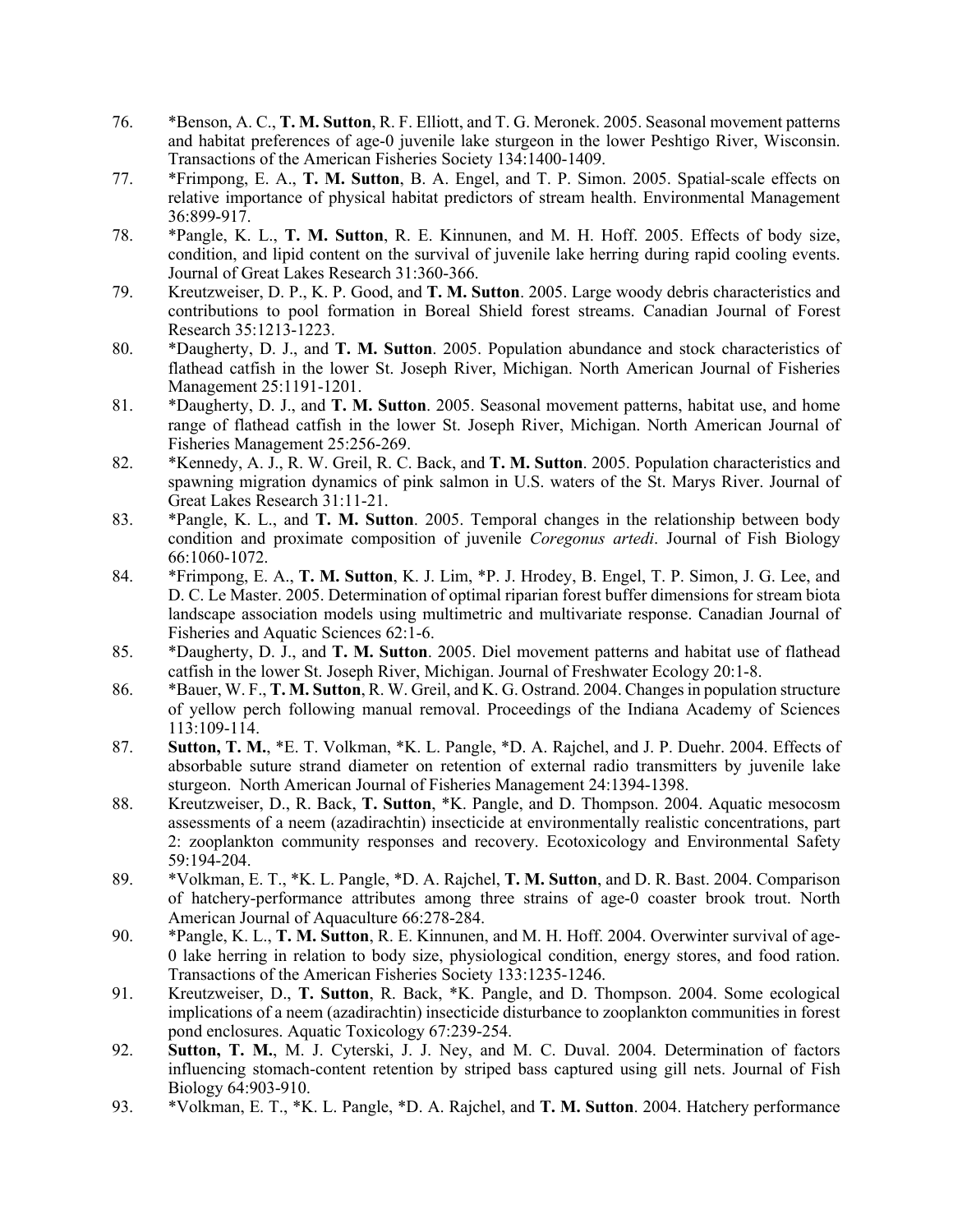attributes of juvenile lake sturgeon fed two natural food types. North American Journal of Aquaculture 66:105-112.

- 94. **Sutton, T. M.**, B. L. Johnson, T. D. Bills, and C. S. Kolar. 2004. Effects of mortality sources on population viability of lake sturgeon: a stage-structured model approach. Great Lakes Fishery Commission Technical Report, Ann Arbor, Michigan.
- 95. **Sutton, T. M.**, and \*A. C. Benson. 2003. Influence of external radio transmitter shape and size on tag retention and growth of juvenile lake sturgeon. Transactions of the American Fisheries Society 132:1257-1263.
- 96. \*Daugherty, D. J., **T. M. Sutton**, and R. W. Greil. 2003. Life-history characteristics, population structure, and contribution of hatchery and wild steelhead in a Lake Huron tributary. Journal of Great Lakes Research 29:511-520.
- 97. \*Pangle, K. L., **T. M. Sutton**, and P. B. Brown. 2003. Evaluation of practical and natural diets for juvenile lake herring. North American Journal of Aquaculture 65:91-98.
- 98. **Sutton, T. M.**, and J. J. Ney. 2002. Influence of trophic competition on first-year survival of stocked striped bass in Smith Mountain Lake, Virginia. North American Journal of Fisheries Management 22:550-559.
- 99. **Sutton, T. M., \***K. L. Pangle, and R. W. Greil. 2002. Hatchery performance attributes of Nipigon, Assinica, and Iron River strains of age-0 brook trout. North American Journal of Aquaculture 64:188-194.
- 100. Kreutzweiser, D. P., R. C. Back, **T. M. Sutton**, D. G. Thompson, and T. A. Scarr. 2002. Community-level disruptions among zooplankton of pond mesocosms treated with a neem (azadirachtin) insecticide. Aquatic Toxicology 56:257-273.
- 101. Michaelson, D. P., J. J. Ney, and **T. M. Sutton**. 2001. Largemouth bass predation on stocked striped bass in Smith Mountain Lake, Virginia. North American Journal of Fisheries Management 21:326- 332.
- 102. **Sutton, T. M.**, and J. J. Ney. 2001. Size-dependent mechanisms influencing first-year growth and winter survival of stocked striped bass in a Virginia mainstream reservoir. Transactions of the American Fisheries Society 130:1-17. **Finalist for 2001 paper of the year in** *Transactions of the American Fisheries Society***.**
- 103. **Sutton, T. M.**, K. A. Rose, and J. J. Ney. 2000. A model analysis for enhancing stocking success of landlocked striped bass populations. North American Journal of Fisheries Management 20:841- 859. **Finalist for 2000 paper of the year in** *North American Journal of Fisheries Management***.**
- 104. **Sutton, T.**, and M. Cyterski. 1996. Getting the most out of your AFS student membership. *Fisheries* 21(1):35.
- 105. **Sutton, T. M.**, and S. H. Bowen. 1994. Significance of organic detritus in the diet of larval lampreys in the Great Lakes Basin. Canadian Journal of Fisheries and Aquatic Sciences 51:2380- 2387.

**IN PRESS PUBLICATIONS** (\* = undergraduate or graduate students under my advisement)

- 1. \*Shink, K. G., T. M. Sutton, J. M. Murphy, and J. A. Lopez. 2019. Utilizing DNA metabarcoding to characterize the diet of marine-phase Arctic lamprey (*Lethenteron camtschaticum*) in the eastern Bering Sea. Canadian Journal of Fisheries and Ocean Sciences.
- 2. \*Graham, C. J., **T. M. Sutton**, M. V. McPhee, M. D. Adkison, and P. J. Richards. 2019. Evaluation of growth, survival, and recruitment of Chinook Salmon in Southeast Alaska. Transactions of the American Fisheries Society.

**PROCEEDINGS** (\* = undergraduate or graduate students under my advisement)

- 1. **Sutton, T. M.**, D. M. Wilson, and J. J. Ney. 2013. Biotic and abiotic determinants of stocking success for striped bass in inland waters. Pages 365-382 *in* J. S. Bulak, C. C. Coutant, and J. A. Rice, editors. Biology and management of inland striped bass and hybrid striped bass. American Fisheries Society, Symposium 80, Bethesda, Maryland.
- 2. Fagan, K. M., M. Koops, M. T. Arts, **T. M. Sutton**, and M. Power. 2012. Lake whitefish feeding habits and condition in Lake Michigan. Pages 399-415 *in* Proceedings of the Tenth International